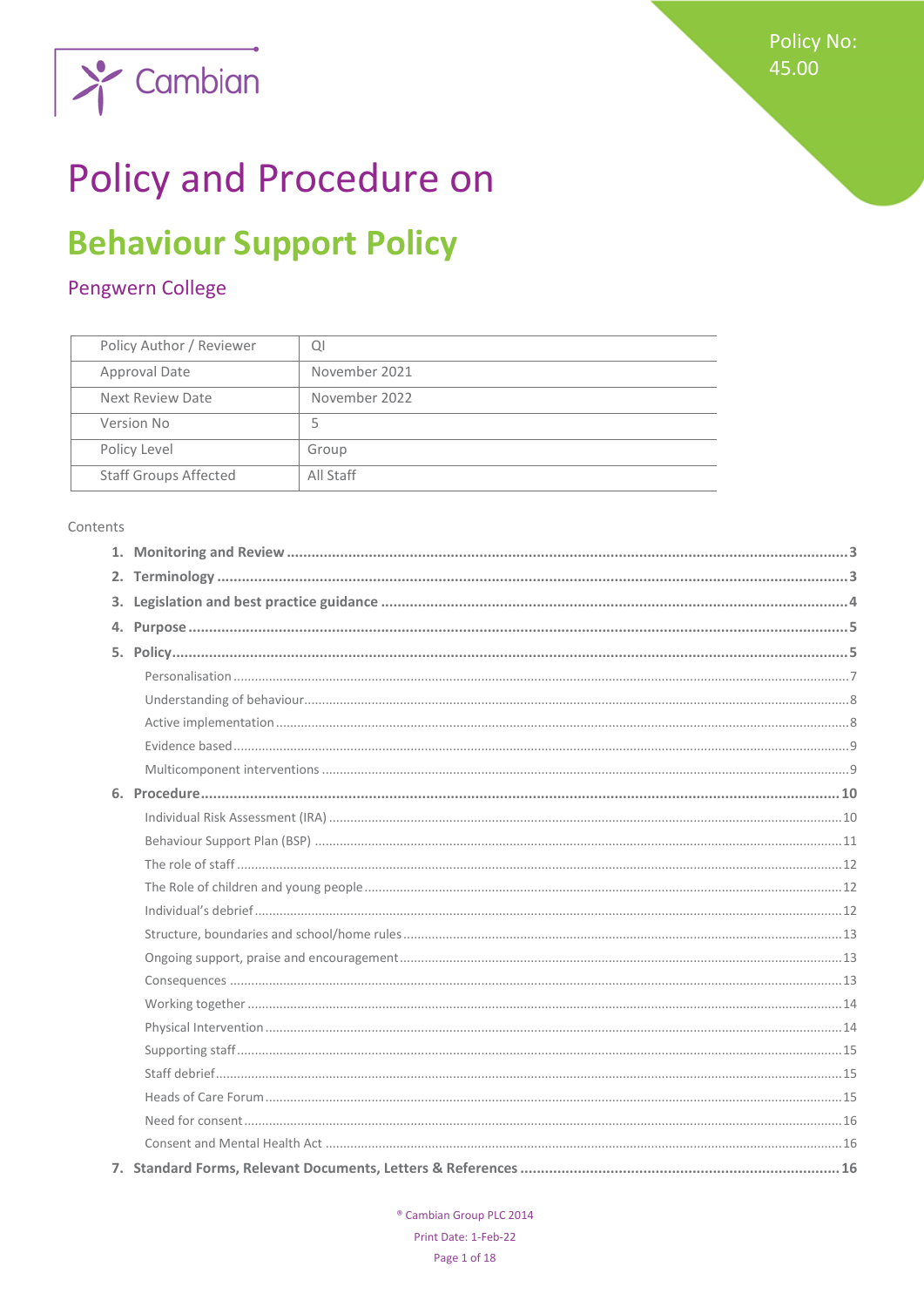

Version: 5 **S Approved by: QI Approved by: QI Approved by: QI** Next Review Date: October 2022 | Behaviour Support | Date: November 2021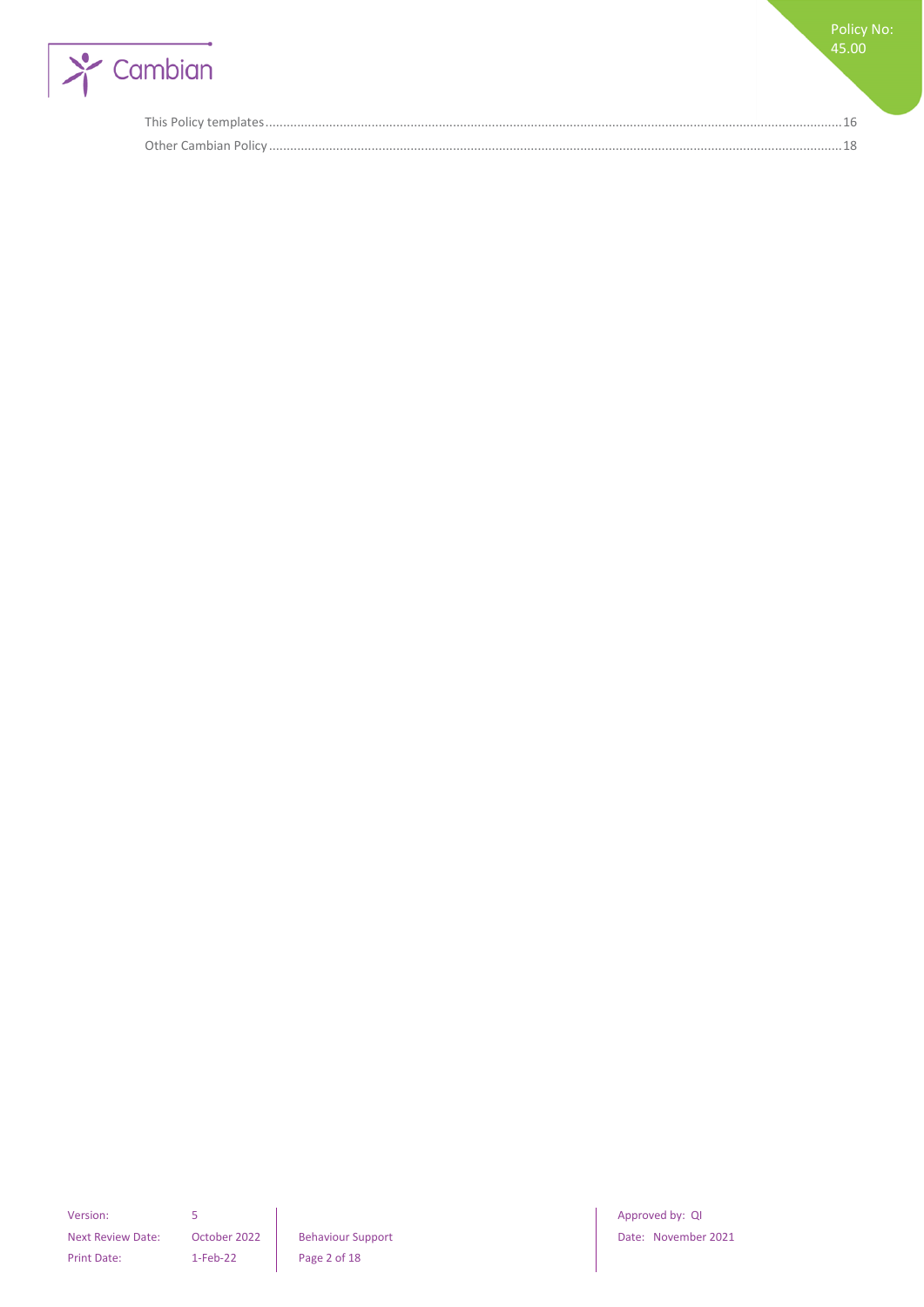

# <span id="page-2-0"></span>**1. Monitoring and Review**

- **1.1.** The Proprietor will undertake a formal review of this policy for the purpose of monitoring and of the efficiency with which the related duties have been discharged, by no later than one year from the date of approval shown above, or earlier if significant changes to the systems and arrangements take place, or if legislation, regulatory requirements or best practice guidelines so require.
- **1.2.** The local content of this document and supporting procedures will be subject to continuous monitoring, refinement and audit by the Head of Service.

 $\sqrt{2}$ 

Signed:

Support

Andrew Sutherland David Glaves **Representative, Proprietor- Cambian Group Principal** July 2021 July 2021

# <span id="page-2-1"></span>**2. Terminology**

**2.1.** Our aim is to use consistent terminology throughout this policy and all supporting documentation as follows:

| 'Establishment' or 'Location | This is a generic term which means the Children's<br>Home/school/college. Pengwern College is a college.                                                                                                                |  |
|------------------------------|-------------------------------------------------------------------------------------------------------------------------------------------------------------------------------------------------------------------------|--|
| Individual                   | This means any child or young person under the age of 18 or<br>young adult between the ages of 18 and 25. At Pengwern College<br>we have young people/adults attending and/or residing between<br>the ages of 16 and 25 |  |
| <b>Service Head</b>          | This is the senior person with overall responsibility for the college.<br>At Pengwern College this is the Principal who is David Glaves.                                                                                |  |
| <b>Key Worker</b>            | Members of staff that have special responsibility for Individuals<br>residing at or attending the Establishment.                                                                                                        |  |
| Parent, Carer, Guardian      | means parent or person with Parental Responsibility                                                                                                                                                                     |  |
| <b>Regulatory Authority</b>  | Regulatory Authority is the generic term used in this policy to<br>describe the independent regulatory body responsible for<br>inspecting and regulating services. At Pengwern College this is<br>Estyn / CIW.          |  |
| <b>Social Worker</b>         | This means the worker allocated to the child/family. If there is no<br>allocated worker, the Duty Social Worker or Team Manager is<br>responsible.                                                                      |  |
| <b>Placing Authority</b>     | Placing Authority means the local authority/agency responsible<br>for placing the child or commissioning the service                                                                                                    |  |

Print Date: 1-Feb-22 Page 3 of 18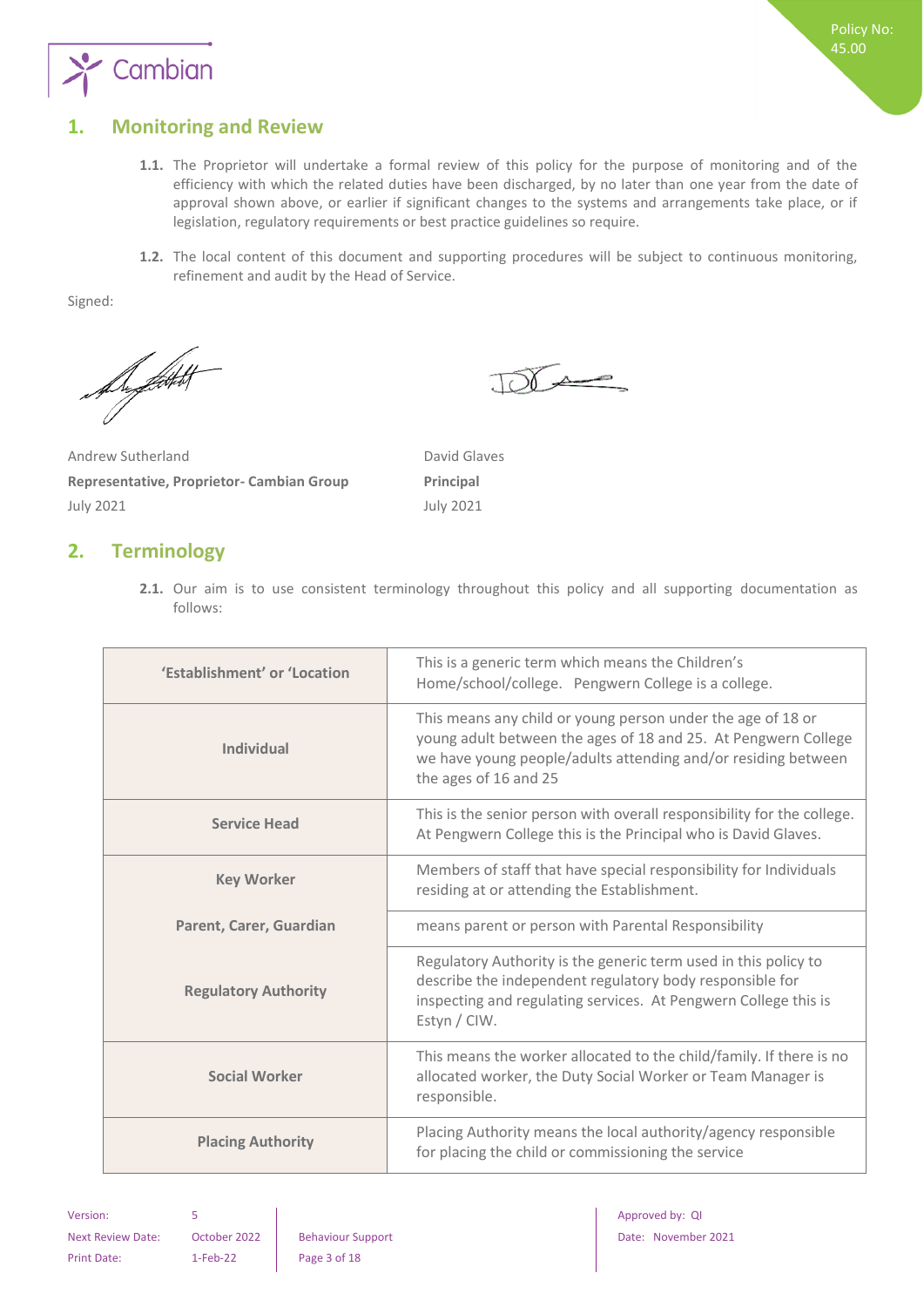

| <b>Staff</b> | Means full or part-time employees of Cambian, agency workers,<br>bank workers, contract workers and volunteers. |
|--------------|-----------------------------------------------------------------------------------------------------------------|
| CambianKPI   | This is the online in-house information system which holds data<br>for each site on quality measures.           |

### <span id="page-3-0"></span>**3. Legislation and best practice guidance**

- **3.1.** The Education (Independent School standards) Regulations 2014
- **3.2.** Children Act 1989

Cambian

- **3.3.** Human Rights Act 1998
- **3.4.** United Nations Convention on the Rights of the Child (Ratified 1991)
- **3.5.** Education and Inspections Act 2006
- **3.6.** Health and Safety at Work Act 1974
- **3.7.** National Minimum Standards (RSS) 2015
- **3.8.** Violent Crime Reduction Act 2006
- **3.9.** Children's Homes (England) Regulations 2015
- **3.10.**Health and Social Care Act 2008, Regulations 2014
- **3.11.**Equality Act 2010
- **3.12.**[Regulation and Inspection of Social Care \(Wales\) Act 2016](http://www.senedd.assembly.wales/mgIssueHistoryHome.aspx?IId=12110)
- **3.13.**Care Standards Act 2000
- **3.14.**DE&S/DoH Guidance for Restrictive Physical Interventions. How to provide safe services for people with Learning Disabilities and Autistic Spectrum Disorder 2002
- **3.15.**DoH Guidance on Permissible Forms of Control in Children's Residential Care 1993
- **3.16.**DfE Use of Reasonable Force. Advice for Head Teachers, staff and governing bodies July 2013
- **3.17.**DfE Behaviour and discipline in Schools 2014
- **3.18.**BILD Code of Practice for the use and reduction of restrictive physical interventions (third edition) 2010
- **3.19.**Ofsted Below the radar: low-level disruption in the country's classrooms September 2014
- **3.20.**Behaviour and discipline in schools, Advice for Head Teachers and school staff February 2014
- **3.21.**Preventing and Tackling Bullying Advice for Head Teachers, staff and Governing Bodies' July 2017
- **3.22.**Reducing the Need for Restraint and Restrictive Intervention Children and young people with learning disabilities, autistic spectrum conditions and mental health difficulties in health and social care services and special education settings Published: 27 June 2019
- **3.23.**<https://www.crisisprevention.com/en-gb/Specialties/MAPA-Management-of-Actual-or-Potential-Aggression>
- **3.24.**[https://www.cqc.org.uk/sites/default/files/20180705\\_900824\\_briefguide](https://www.cqc.org.uk/sites/default/files/20180705_900824_briefguide-positive_behaviour_support_for_people_with_behaviours_that_challenge_v4.pdf)positive behaviour support for people with behaviours that challenge v4.pdf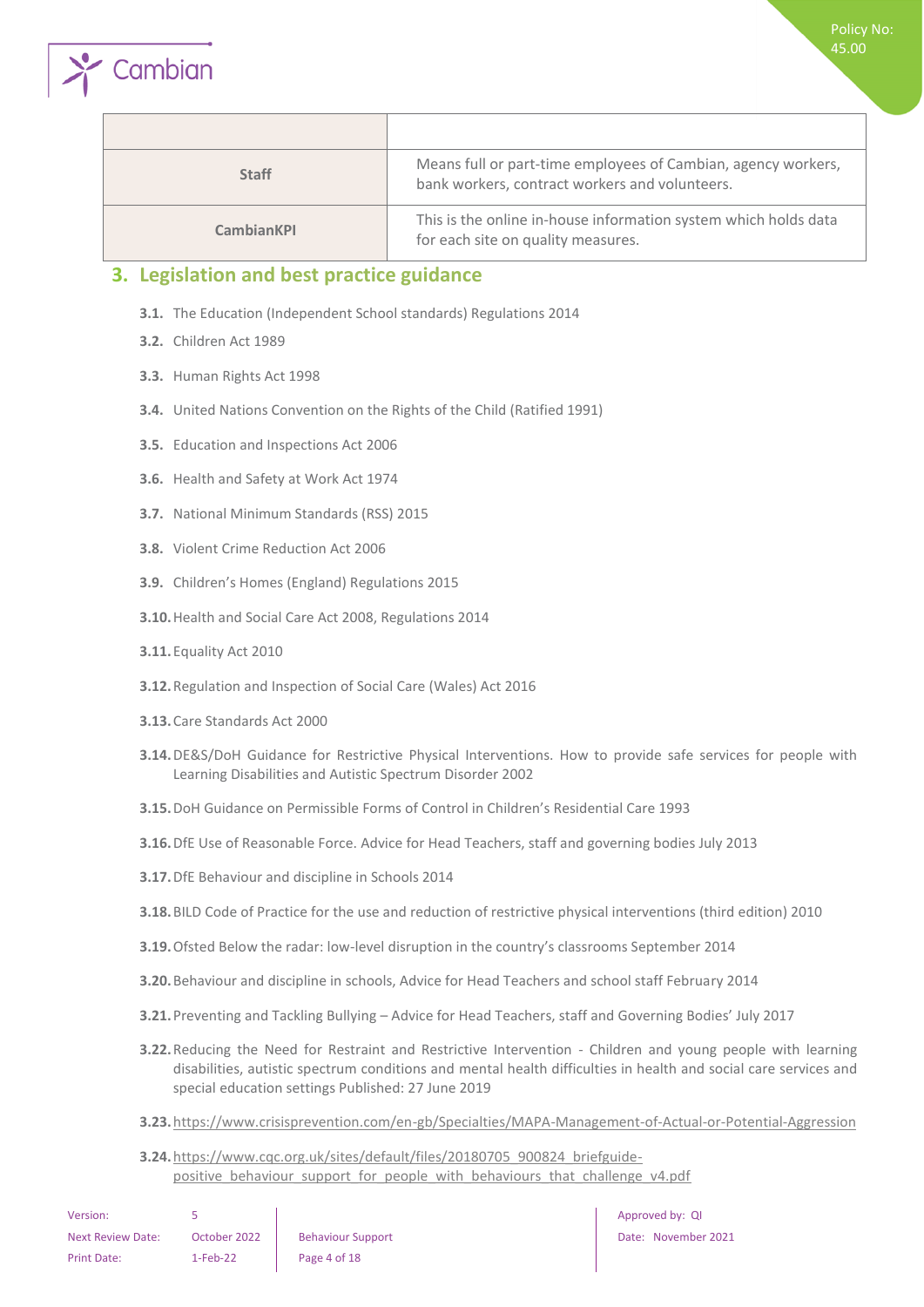

# <span id="page-4-0"></span>**4. Purpose**

- **4.1.** The implementation of this policy is the responsibility of all staff. The monitoring and review of behaviours is the responsibility of the Head of Service/Registered Manager/Senior Behaviour Lead in collaboration with the site's senior management team.
- **4.2.** This policy applies to all staff working in our locations as well as those engaged in off site activities.
- **4.3.** The overall aim of the Behaviour Support policy is to reduce restrictive practices and improve the quality of a child's/young person's life and that of the people around them and to ensure that all children and young people within our services who may have some difficulties with social understanding, social communication, flexibility of thinking and/or sensory issues and also other behaviours of concern which for example might be linked to trauma, are safeguarded at all times and that they have the rights and means to live and learn in a safe and inclusive environment regardless of the difficulty they experience.
- **4.4.** All staff are expected to promote the social, physical and emotional well-being of all of the children and young people within our services. We aim for every Individual to feel valued and respected, and to be treated fairly.
- **4.5.** Effective behaviour support helps children and young people lead a meaningful life and learn new skills without unnecessary restrictions.
- **4.6.** With the right approach to behaviour support delivered in a person-centred way, we believe we can reduce the likelihood and impact of behaviour of concern.
- **4.7.** To maintain the safety of the individuals, the staff working with them, others and the environment.
- **4.8.** To promote the use of effective non-aversive intervention strategies.
- **4.9.** To support and encourage best practice and reduce the need for physical intervention to be used.
- **4.10.**To ensure all locations comply with all the relevant current legislation and other national standards which govern this area of our work.

## <span id="page-4-1"></span>**5. Policy**

- **5.1.** Experiencing neurodiversity such as autism can sometimes mean enduring a series of traumatic events, starting from a young age. For some, those events may add up to severe and persistent post-traumatic stress disorder (PTSD). Given various difficulties, and the communication challenges children often experience, their PTSD can be particularly difficult to recognise and resolve.
- **5.2.** How a child/young person communicates through behaviour might be difficult for those around them to understand. This is especially true for neuro-diverse children and young people, or where a child with autism may have also experienced trauma. This understanding is critical in the development of the strategies deployed to support the child/young person. Some of the children and young people may display behaviour of concern as a response to a complex pattern of needs, frustrations as a result of their learning difficulty or because of associated conditions. Those problems might be compounded by their additional difficulties including mental health, social deprivation or complex medical conditions.
- **5.3.** A child or young person may present some specific, and at times, additional behaviors which may be a result of trauma. Trauma occurs when a child experiences an intense event that threatens or causes harm to his or her emotional and physical well-being. Some events are more likely to be traumatic than others and children can have very different responses to the same event. When a child/young person experiences trauma, it can affect their daily lives and their ability to get along with others.
- **5.4.** Abuse, sexual assault, violence, natural disasters and wartime combat are all common causes of PTSD in the general population. Among neuro-diverse children/young people, everyday events can be experienced as

| Version:                 |              |                          |
|--------------------------|--------------|--------------------------|
| <b>Next Review Date:</b> | October 2022 | <b>Behaviour Support</b> |
| Print Date:              | $1-Feb-22$   | Page 5 of 18             |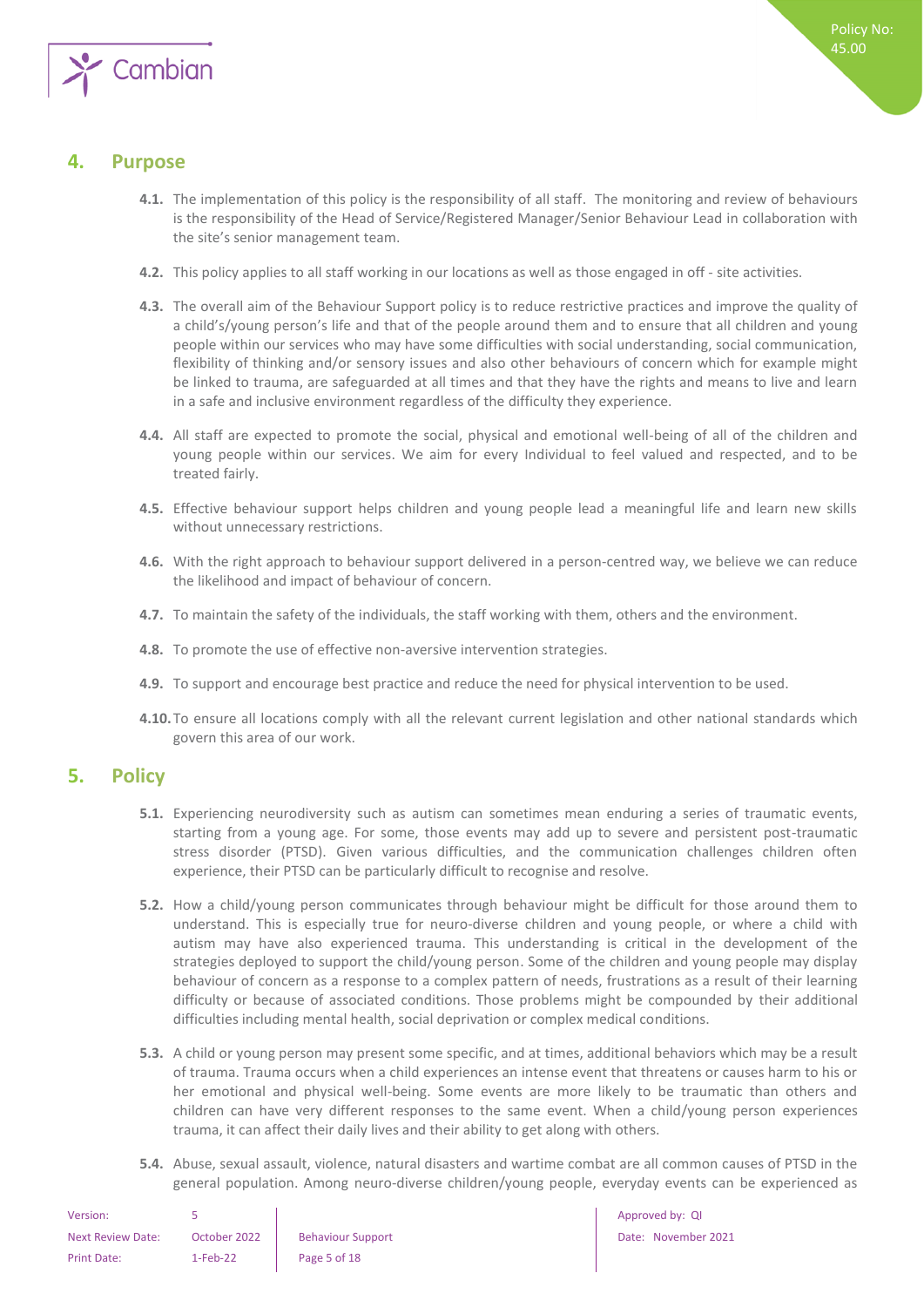

- **5.5.** All staff working with our children and young people must always be willing to look past challenges presented by a child/young person's diagnoses if they are to provide a truly holistic approach to support. However, staff having the understanding of a particular diagnosis, may help them consider critical areas when identifying the appropriate strategies to support that child/young person. This is most effectively achieved, where possible, when done alongside and involving, the child/young person as an agents of change in their own life.
- **5.6.** Owing to their complex needs, children and young people sometimes behave in ways that others can experience as challenging or don't fully understand. On some occasions, these expressions may be perceived as dangerous and have the potential to result in harm to the person displaying the behaviour, their peers, those working alongside them or the public. On other occasions the behaviour may constitute partial or even complete withdrawal, ongoing sadness and lack of engagement in education or other activities within the home or outside the provision.
- **5.7.** This policy provides guidance for staff to be able to effectively support a child/young person when they are displaying behaviour of a concern, including:
	- Anxiety, fear or panic attacks
	- Too much or too little sleep
	- Loss of appetite or overeating
	- Unexplained irritability or anger
	- Difficulty focusing on projects and school/college work
	- difficulty maintaining conversation
	- Difficulty generating ideas or solving problems
	- showing obsessive or pervasive worry
	- Denial (potentially as the result of toxic shame) and confusion
	- Sadness
	- Poor concentration
	- Survival instinct lie, steal, seek shelter, food
	- Physical or verbal aggression
	- Self-injury
	- Property destruction
	- Disinhibited and impulsive behaviour
	- Hyper sexuality
	- Difficulty developing healthy relationships Impulsivity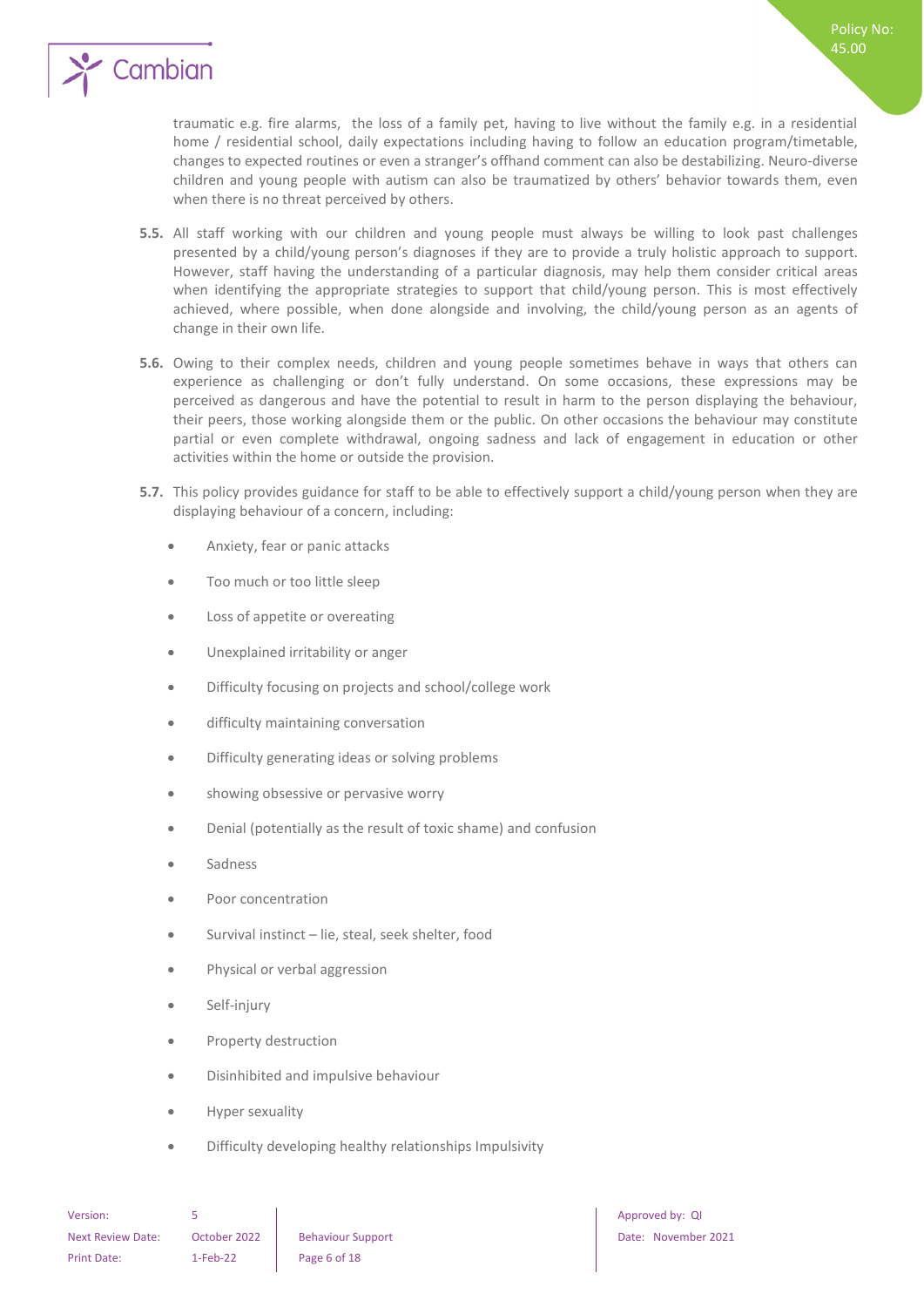**5.8.** This list is not exhaustive and there might be other behaviour(s) which is equally critical but not listed above. When forming an assessment for developing strategies for positive behaviour support, consideration needs to be given to the baseline assessment of behaviour and also to the shared knowledge and understanding of each child/young person, including changes to regular, known behaviour.

Policy No: 45.00

**5.9.** Our approach to behaviour support within Cambian is based upon the overriding principle that all behaviour is a form of communication. The communication can be as the result of an unmet need or frustration as a result of not being understood by others. Pre-empting needs and improving methods of communication may be helpful in reducing or at times even stopping behavior of concern. However, there are also other factors in the overall development of a child/young person which are equally critical, and which may directly contribute to the reduction of behavior of concern.

**5.10.**Therefore, as an organisation we aim to:

Cambian

- Value each other and develop mutual respect,
- Provide environments that are mindful of sensory needs, i.e. tidy, uncluttered and clean environments,
- Develop and maintain an environment where children and young people feel safe and secure and which supports everyday learning,
- Maintain an environment where children and young people feel there is unconditional positive regard and acceptance of them for who they are and also one, where they feel being actively listened to,
- Create an environment with plenty of optimism and appropriate level of tolerance, but also high expectations,
- Provide relentless focus and commitment to positive relationship building and atunment regardless of the time involved and number of attempts already made,
- Create an environment where all children and young people understand the need for effective communication, including being able to say 'no' when they need to, helping development and maintenance of positive relationships between children/young people and adults,
- Maintain an environment where children and young people can learn about themselves and their rights and responsibilities,
- Creating an environment where children and young people develop a sense of personal autonomy. Where staff facilitate decision making processes so each child and young person can learn about risks involved and benefits of their decisions.,
- Create a moral foundation for children and young people where skills of self-control and self-discipline are developed and they are able to take responsibility for their actions and learn how to look after themselves in the future,
- Equip children and young people with skills for life so they can make informed decision and understand the natural consequences,
- Ensure Leadership Teams will focus on continuous improvement having children's/young people's needs at heart of all they do,
- Ensure there are opportunities for parents and carers to play an active part in their child's/young person life.
- **5.11.**In order to help improve the quality of each child/young person life and the quality of life for those around them Cambian recognises the **5 signs of Positive Behaviour Support** (PBS) identified by BILD®:

#### <span id="page-6-0"></span>**Personalisation**

- **5.12.**Behaviour support will be individualised i.e. based on a comprehensive multi-disciplinary assessment of the abilities and needs of the individual in our care. The support provided for children's / young people's behaviour will always require personalised approaches. These will help to:
	- Reduce anxiety
	- Enhance motivation, confidence and self esteem
	- Improve concentration and reduce distractions

| Version:                 |              |                          |
|--------------------------|--------------|--------------------------|
| <b>Next Review Date:</b> | October 2022 | <b>Behaviour Support</b> |
| <b>Print Date:</b>       | $1-Feb-22$   | Page 7 of 18             |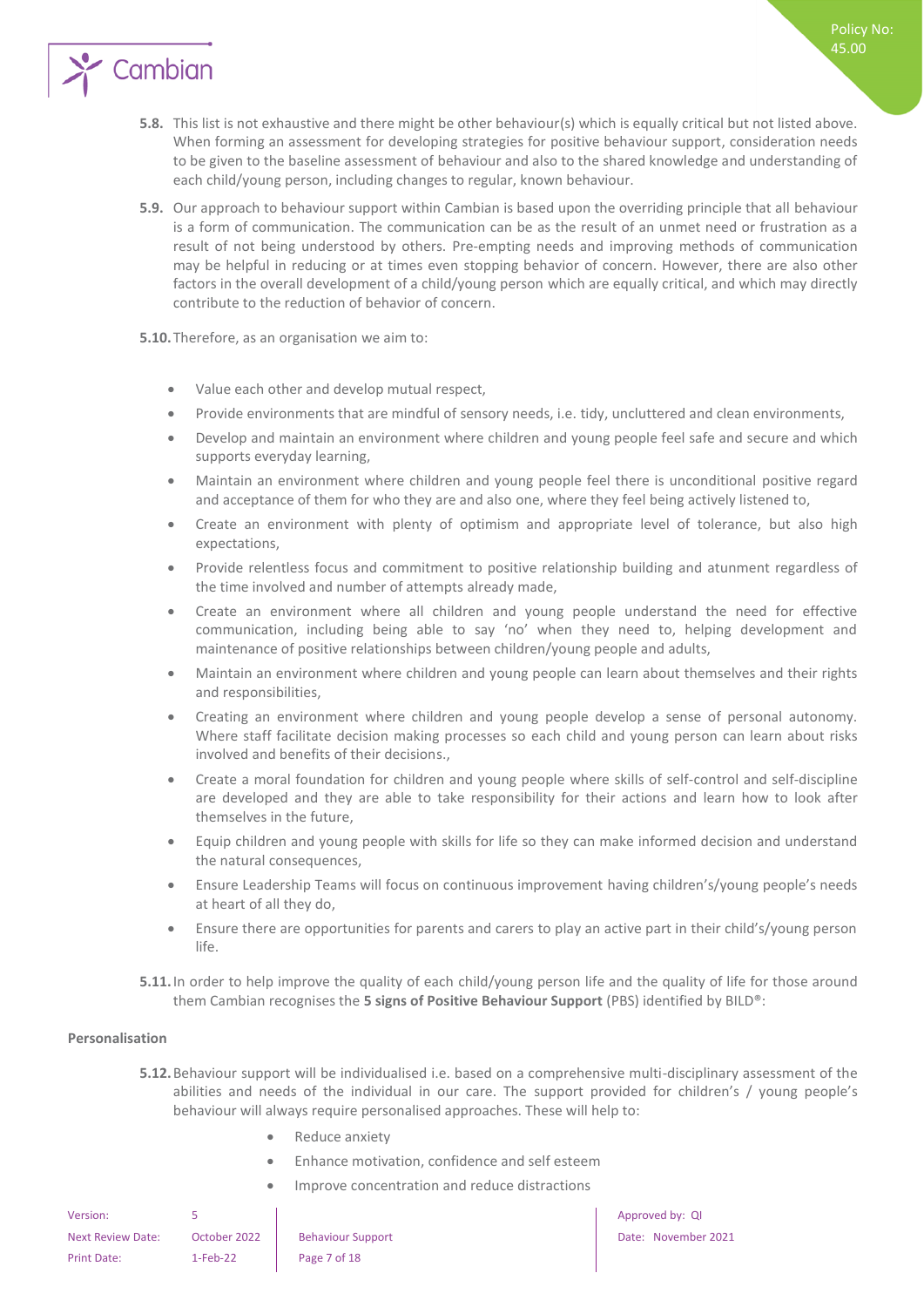

- Facilitate independence
- **5.13.**As far as it is practically possible, children and young people should be involved in determining their support, education and care needs alongside other people in their lives. They should be able to participate in the decision-making processes. This should include taking part in the reviews and planning of their behaviour support plans.

#### <span id="page-7-0"></span>**Understanding of behaviour**

- **5.14.**Multi-Disciplinary Team assessments should be used to develop our understanding of the function of any presenting challenging behaviour. Individual Risk Assessments (IRA) and Behaviour Support Plans (BSP) are developed in conjunction with relevant key people around the child/young person including: care and support staff, education staff, managers, clinicians. From there, a detailed and robust strategic document is developed, which will support staff to have a deep understanding of the needs of the individual. Strategies are discussed with the staff who have a good knowledge of each child/young person.
- **5.15.**A clear approach to managing and supporting children and young people with behaviour of concern is embedded in all our services. This may include an assessment and intervention framework (such as functional analysis) that sees behaviour as having meaning, which is multi-faceted and supports the positive change through the understanding of behaviour.

#### <span id="page-7-1"></span>**Active implementation**

**5.16.**All children and young people in all Cambian locations have Individual Risk Assessment and Behaviour Support Plan.

**5.17.**It is the responsibility of the Head of Service/Registered Manager to ensure that:

- All children and young people have a current Individual Risk Assessment and up to date Behaviour Support Plan, designed to reduce risks associated with the behaviours of concern.
- The Behaviour Support Plan is reviewed every 3 months as a minimum and also following incidents, where known behaviour support strategies didn't fully work or where new behaviour occurred which requires specific approaches to be used,
- Where appropriate, the child/young person has read and understands their Behaviour Support Plan and is encouraged to participate and contribute to the planning process,
- The Behaviour support Plan is shared with parents/guardians, relevant authorities.

**5.18.**A Behaviour Support Plan includes information about:

- Pre-emptive action taken to reduce known triggers (i.e. plan for change, support following family contact, support in particular subjects or in relation to significant dates/anniversaries etc.)
- How the environment needs to be managed to support the child/young person (i.e. demonstrates an understanding of impact of the environment on the sensory needs of the child/young person and seeks to minimise these),
- The skills and strategies the person needs to be taught to enable them to communicate in a more positive, socially acceptable way,
- Strategies for supporting socially unacceptable behaviour when it occurs including proactive, active and reactive phases,
- Any positive motivators/incentives/rewards to be used and any actions which should be avoided during a particular phase,
- Areas to be considered and relevant strategies to be used in order to prevent potential relapse into crisis behaviours.

| Version:           |              |              |
|--------------------|--------------|--------------|
| Next Review Date:  | October 2022 | <b>Behay</b> |
| <b>Print Date:</b> | $1-Feb-22$   | Page         |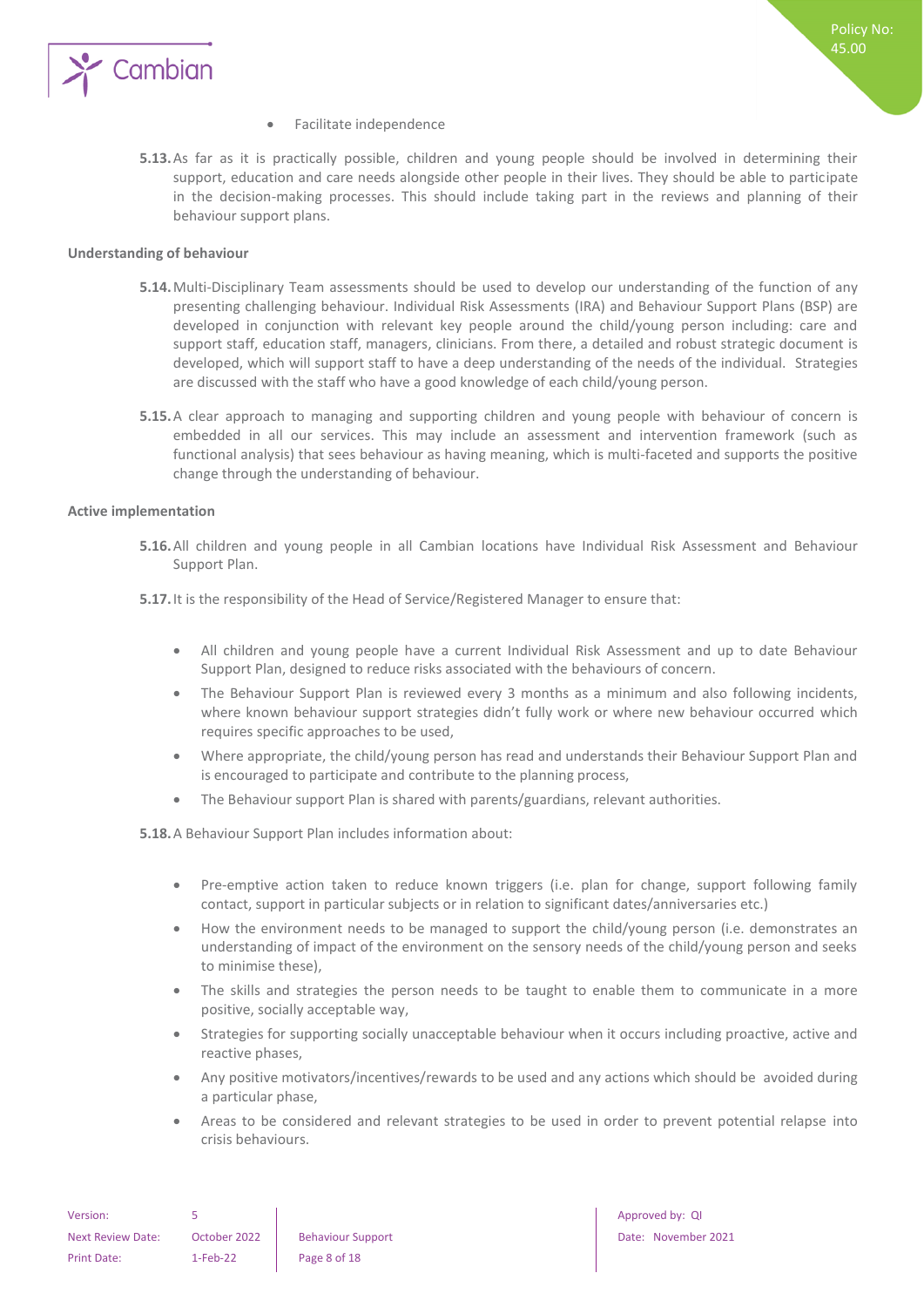

- **5.19.**Each Behaviour Support Plan also outlines individualised reactive strategies that effectively support the individual when they are unable to regulate their behaviour.. It is expected that most of the reactive strategies would address the function of the presenting behaviour and would only include restrictive physical intervention as a last resort.
- **5.20.**Behaviour Support Plans will be reviewed and revised, by structured and objective monitoring of incident and restraint reports, recognising the child/young person's progress in replacing unwanted behaviours with more positive alternatives, and improving quality of life.
- **5.21.**A culture of collaborative practice must exist to ensure that we adopt a true multi-disciplinary approach.
- **5.22.**Regular training relating to methods of behaviour support and the writing and monitoring of individual Behaviour Support Plans is provided for staff, both as whole service training and relating to individual young people. The promotion of appropriate behaviour support strategies and also about individuals are discussed regularly in the appropriate team meetings and at senior leadership meetings.
- **5.23.**Active and meaningful debriefs/reflections with staff involved in an incident and the child/young person must also form part of each home's/school's/college's culture in order to ensure that we can clearly identify learning points from any difficult situation and use these to inform future practice. Those, whether Individual or group debriefs must be linked with and revisited during individual staff supervisions and reflections recorded in supervision minutes (single subject or part of regular scheduled sessions).

#### <span id="page-8-0"></span>**Evidence based**

- **5.24.**Behaviour Support Plans once implemented, require on-going monitoring and recording in order to ascertain the effectiveness of the programme. They are active and dynamic documents which need regular updating in order to ensure that strategies employed are current and effective.
- **5.25.** Schools/Colleges/Homes employ various methods to record on-going data relating to incidents/physical intervention etc. This data is analysed on a regular basis by the appropriate teams within each setting to evaluate the effectiveness of specific strategies.
- **5.26.**Data relating to incidents/physical intervention is submitted and analysed across the organisation by means of weekly submissions to CambianKPI.

#### <span id="page-8-1"></span>**Multicomponent interventions**

- **5.27.**Emotional regulation and behaviour support will be implemented at different levels and in different ways depending on the child/young person needs. Behaviour Support will be positive, i.e. focused on teaching and encouraging the person to develop and use more adaptive ways of responding to a range of stimuli or difficult situations.
- **5.28.**Behaviour Support will primarily focus on proactive and active strategies, with reactive strategies only be used to bring about effective control and to maintain a safe environment during situations by utilising approved and agreed techniques. The notion of addressing situations at an early stage to prevent the escalation and avoid unnecessary injury, harm or damage, is fundamental.
- **5.29.** The focus will be placed on development of proactive strategies to prevent or reduce the impact of triggers and events that evoke or perpetuate the behaviours of concern. Interventions would be designed to support personal development and the learning and maintaining of new skills.
- **5.30.**Coping strategies will be prioritised and there would be evidence that the environment had been altered to ensure it was the best possible fit for the child/young person.
- **5.31.**There will also be some reactive strategies to help people keep safe when needed. Support would be based on assessed need and may use a range of evidence-based therapies provided by therapy teams where required. Cambian provide the opportunity for people to engage in meaningful and purposeful activity that motivates them. In a home setting, this may include learning new skills or being encouraged to try a broader range of activities. In an educational setting, this is focussed on providing a stimulating curriculum that

| Version:                 |              |                         |
|--------------------------|--------------|-------------------------|
| <b>Next Review Date:</b> | October 2022 | <b>Behaviour Suppor</b> |
| Print Date:              | $1-Feb-22$   | Page 9 of 18            |

Approved by: QI next Review Date: November 2021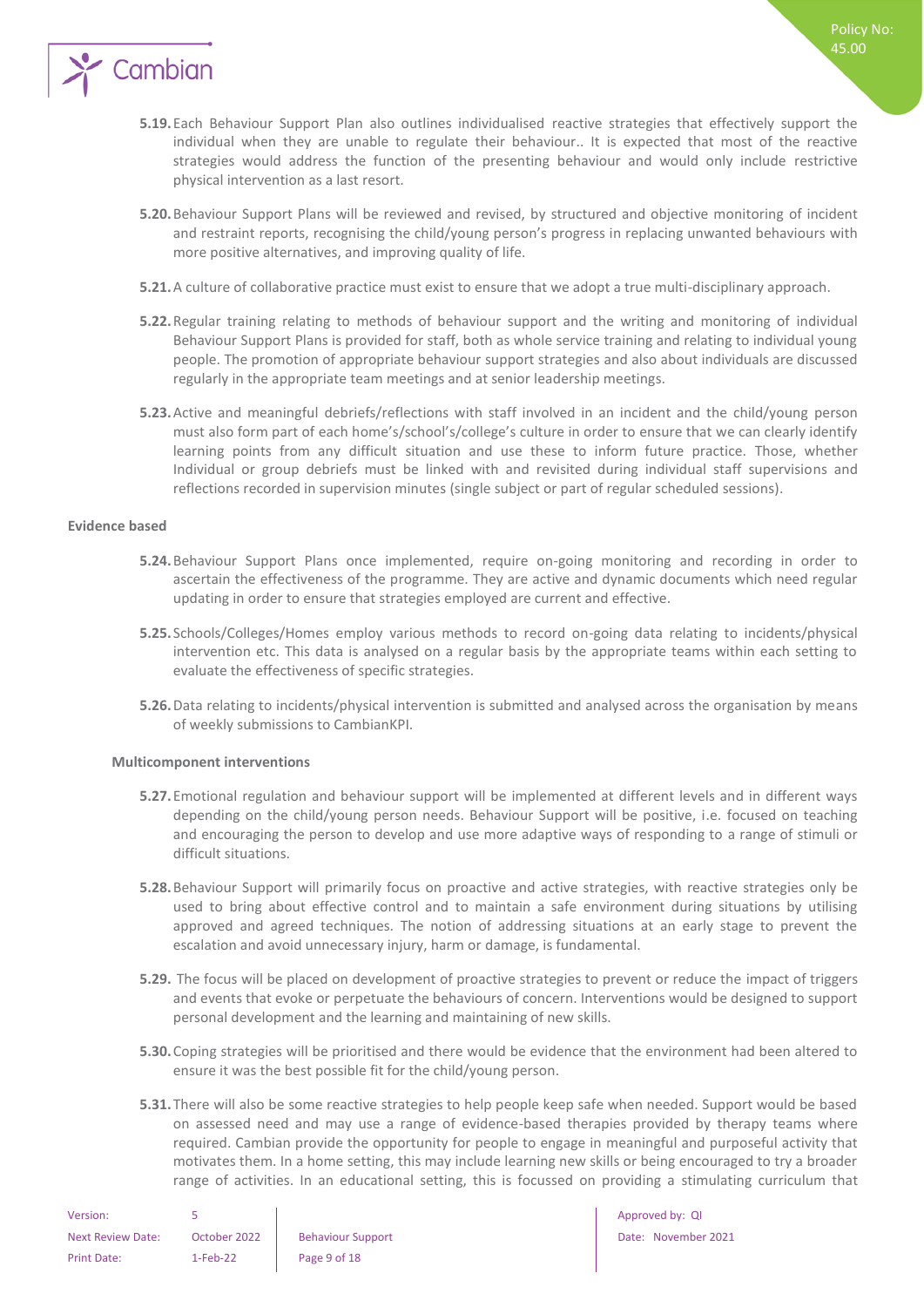

captures the individual's imagination and takes account of the ways in which the individual learns best and is appropriately differentiated in order to enable engagement in learning.

### <span id="page-9-0"></span>**6. Procedure**

#### **Risk Assessment and Management process – Education**

- **6.1.** Please read this section in conjunction with the 45.01 **Risk Assessment and Management process map for Education,** which provides an overview of the risk assessment and management process from the point of referral assessment to the point of transition onto the next phase of children's/young people's life within or outside Cambian.
- **6.2.** As a part of this process, each site will have the following set of documents for each child/young person, which will identify key information in relation to the effective support of behaviour and management of known risks from pre-admission and throughout their placement.
	- Referral Assessment Placement (RAP)
	- Impact Assessment (IA)
	- Individual Risk Assessment (IRA) IRA must be reviewed (as a minimum) every three months or as appropriate based on observed behaviour that either improves or deteriorates. If at any time a behaviour or risk of behaviour puts the individual into the 'High Priority Group' (HPG) then the reviews will be more frequent and according to need as required. Any behaviour resulting in a high level intervention will automatically be followed by a review of the Individual Risk Assessment document.
	- Behaviour Support Plan (BSP)
	- Placement Plan (Care Plan) Children/Adults
	- Risk Reduction Plan (RRP)
	- Placement Support Plan (PSP) this is one aspect of a continuum of support to those at risk of their placement breaking down. It is used where the behaviour of young people is such that on-going concerns with regards to the safety of others and/or staff are raised or the ability of the service to meet the young person's needs is in question.
	- Weekly Risk assessment (WRA) is based on Individual needs, presentation and type of service provided. Modification of the risk criteria might be required depending on the profile of the service.
	- Weekly Risk Assessment spreadsheet template
- **6.3.** Managers must ensure that every individual has all the appropriate and relevant documents completed at the appropriate stages in a young person's placement, informed by the relevant information including EHCP, LA Placement Plans and Health Plans. Those documents must be:
	- Developed (where appropriate involving Individual and their family) and implemented during the assessment period,
	- Subject to the agreed systems for monitoring of behaviour concerns,
	- Subject to data processing and analysis to review trends Individual Risk Assessment.

#### <span id="page-9-1"></span>**Individual Risk Assessment (IRA)**

- **6.4.** In the context of supporting behaviour, an Individual Risk Assessment will be used to identify what level of risk the individual may present on site and in the community. A Behaviour Support Plan will identify the relevant type(s) of proactive, active and reactive interventions or support that will be needed in different situations in order to ensure that an individual's behaviour will not threaten safety (theirs or others).
- **6.5.** It is crucial that any potential need to employ restrictive physical intervention is acknowledged in the Behaviour Support Plan, so that an appropriate intervention can be properly planned. If an Individual's behaviour indicates that there is a strong likelihood that it will become necessary to use some form of

| Version:                 |              |                          |
|--------------------------|--------------|--------------------------|
| <b>Next Review Date:</b> | October 2022 | <b>Behaviour Support</b> |
| Print Date:              | $1-Feb-22$   | Page 10 of 18            |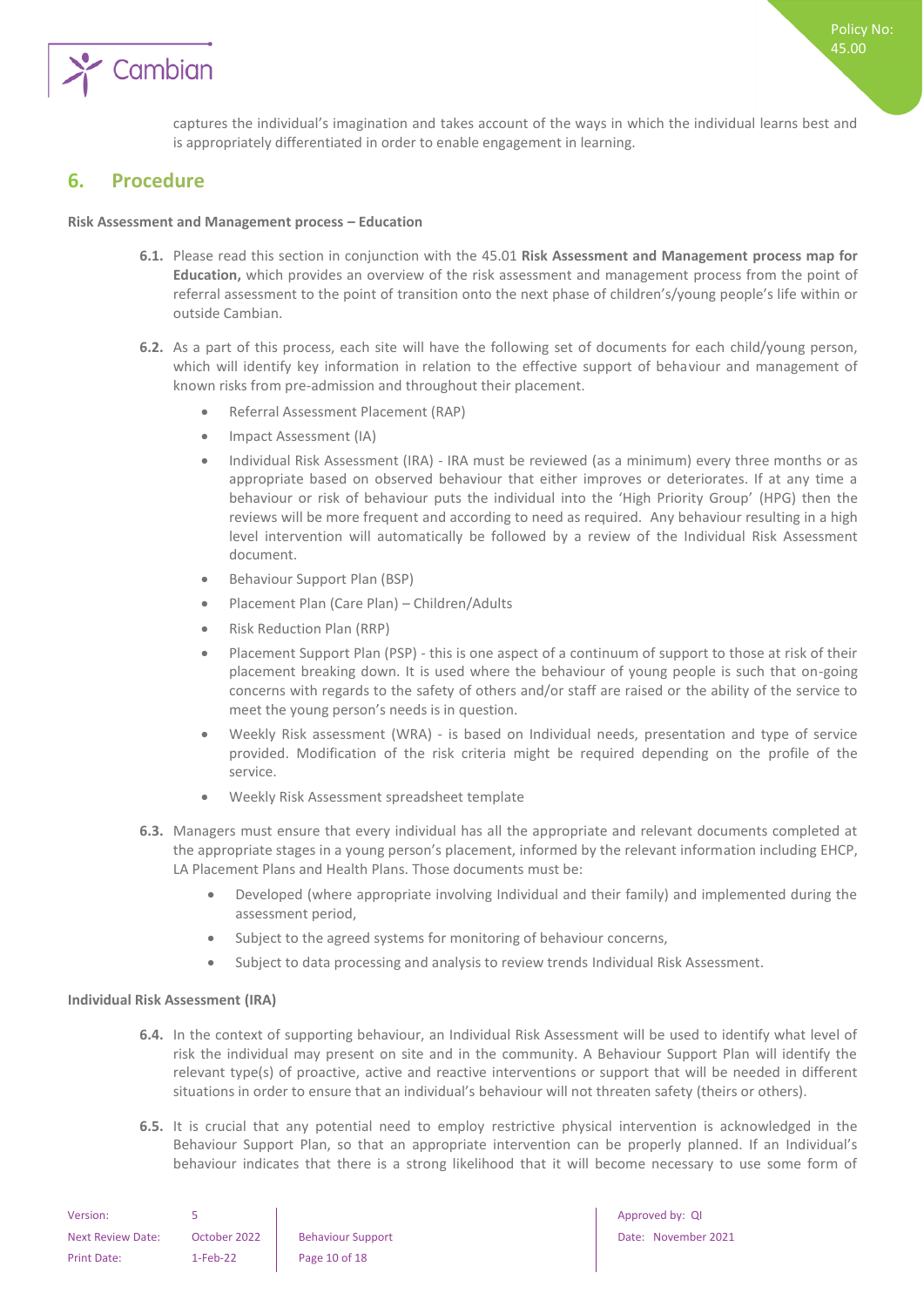

restrictive physical intervention, then the Behaviour Support Plan and an Individual Risk Assessment needs to reflect this.

- **6.6.** The Individual Risk Assessment will also be used as a process to identify what actions will need to be taken to allow/enable an individual access to activities. In some circumstances it may be necessary to delay or avoid a particular activity because the current level of risk posed to the individual or others. However, staff will need to be mindful of the potential for discrimination against an individual if their access to an activity is being restricted unnecessarily.
- **6.7.** In drawing up plans for the use of restrictive physical intervention, close liaison will be maintained between the multi-disciplinary teams involved with the individual in our care. Formal methods of sharing successful approaches and interventions should be adopted in order to ensure consistency and to maximise effectiveness.

#### <span id="page-10-0"></span>**Behaviour Support Plan (BSP)**

- **6.8.** Behaviour Support Plans should identify the particular setting conditions both within and outside the immediate environment that increase the likelihood of behaviour of concern occurring. These might include factors that increase the individual's general level of anxiety or stress and so affect their tolerance and ability to cope with the demands being made on them. The BSP should include details of observable signs in the individual's behaviour or demeanour that suggest increased levels of stress, agitation or anxiety as well as key triggers that are known to provoke behaviour of concern under certain setting conditions.
- **6.9.** Each Behaviour Support Plan should include clear criteria for when a particular intervention will be considered to be appropriate for that individual. Steps should be taken to ensure that all staff who may have to use these techniques are clear about what exactly is permissible, and under what circumstances. Clear distinctions should be made between the options that have been identified as appropriate, and their use under different circumstances.
- **6.10.**Behaviour Support Plans will include details of the wider range of proactive strategies to be employed in an attempt to avoid the need for restrictive physical intervention. This will include longer-term planning to address the root causes (function) behind the behaviour, as well as de-escalation and diversion techniques to be employed when behaviour begins to deteriorate beyond normal expectations.
- **6.11.**Responses to behaviour of concern should take into account the individuality of the person in our care. In identifying appropriate interventions for that individual, a comprehensive assessment of their needs should be carried out, using a multi-disciplinary approach. Where the child/young person experienced trauma, approaches to behaviour support strategies must be trauma informed, so the appropriate and effective staff responses can be given.
- **6.12.**When planning the use of restrictive physical intervention, it is important to ensure that the particular intervention is not contra-indicated because of personal characteristics or health/medical factors (i.e. asthma, increasing risks of positional asphyxiation, Sickle cell anaemia) in cases of potential physical harm as a result of physical intervention, it may be necessary to seek medical advice before the use of certain support techniques.
- **6.13.**There will be times when staff will need to intervene physically to keep children and young people safe or to keep themselves and/or others safe. However, just because restraint is permissible, it does not mean that it is the best and/or only way to manage a concern or situation. Staff should always consider the balance of risk associated with carrying out any intervention, i.e. action taken will be to prevent a greater harm from occurring, this is assessing the balance between the risks of carrying out the intervention against the risk of not carrying out that intervention.
- **6.14.**As well as physical harm, it is important to understand an additional risk associated with potential psychological harm as the result of the use of restrictive physical intervention. This needs to be tended to with the same attention as any physical harm. This means ensuring effective debriefs for those involved and re-attuning of relationships.

| Version:                 |              |                      |
|--------------------------|--------------|----------------------|
| <b>Next Review Date:</b> | October 2022 | <b>Behaviour Sup</b> |
| <b>Print Date:</b>       | $1-Feb-22$   | Page 11 of 18        |

Approved by: QI next Review Date: November 2021 Policy No: 45.00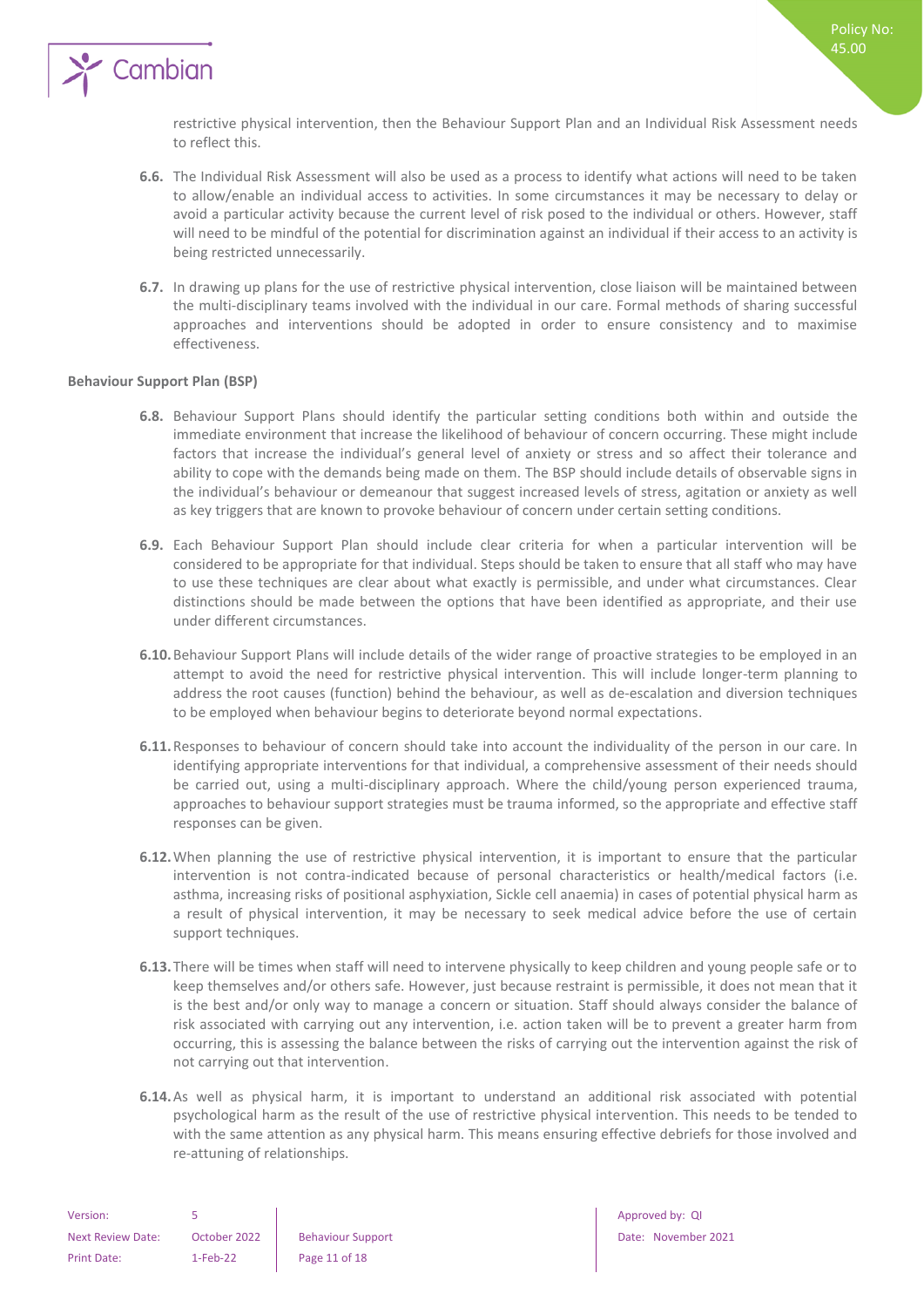

#### <span id="page-11-0"></span>**The role of staff**

- **6.16.** Staff have a responsibility to ensure that incidents involving behaviour of concern are accurately reported immediately, discussed, recorded and actions taken to reduce the risk of an incident occurring again and to make reparation to any harm done.. The written/electronic record should be completed within an hour, but no later than 24 hours after the incident. It would be expected that any incident is recorded before a member of staff leaves site at the end of their working day.
- **6.17.**The team/person named as responsible for coordination of the school/home behaviour support has a responsibility for ensuring that each Incident sheet or electronic record is analysed and that the young person and staff involved have been offered a debrief. They must also ensure that every staff member debrief was further discussed by their line manager in the next available staff supervision session including reflection/feedback on how the incident was managed.
- **6.18.**Any changes proposed to current Behaviour Support Plan(s) and Individual Risk Assessment(s) must be shared with all staff to ensure revised strategies are applies consistently and without a delay.
- **6.19.**The Head of Service/Registered Manager has a responsibility to ensure all actions identified by the team/person named as responsible for coordination of the school/home behaviour support have been carried out in a timely manner.

#### <span id="page-11-1"></span>**The Role of children and young people**

- **6.20.**Where possible all children/young people are encouraged and expected to take responsibility for their own behaviour and will be made fully aware of this Behaviour Support policy and their Behaviour Support Plan.
- **6.21.**Where possible all children/young people are supported to understand what happened and how they can modify their responses in difficult situations.

#### <span id="page-11-2"></span>**Individual's Debrief /Reflections**

- **6.22.** Following an incident involving behaviour of concern, the child/young person should be given the opportunity to talk through and reflect on the circumstances in which the child/young person found themselves. The purpose of this debrief is to explore with the child/young person the responsibility for what has happened and to identify alternative strategies for the child/young person to avoid similar situations occurring in future. Where a child/young person is unable to use words to reflect on the incident, other forms of debrief should be explored. This could involve the use of social stories (see 45.11 a-f for debrief guidance).
- **6.23.**It is necessary to exercise judgement in the timing of this meeting balancing the need to allow sufficient time for the child/young person to calm down fully without allowing too much time to pass so that the meeting loses its immediacy and impact. It is also important to think about who should conduct this meeting. Ideally it should not be the person directly involved in the incident. It would be preferable if the meeting could be conducted by a person who has a good relationship with the child/young person and who is seen as credible, fair and authoritative. **NB: If the child chooses to have a debrief/reflective session with someone who was involved in the incident, an additional wellbeing check should be carried out before and after the session by somebody who was not involved in the incident.**
- **6.24.**The purpose of the meeting is to promote change and to help the child/young person to develop improved self-regulation or more effective strategies to manage stimuli. It is essential that staff understand the potential impact of toxic shame on a child/young person's ability to reflect on an incident and It is important

| Version:                 |              |                      |
|--------------------------|--------------|----------------------|
| <b>Next Review Date:</b> | October 2022 | <b>Behaviour Sup</b> |
| <b>Print Date:</b>       | $1-Feb-22$   | Page 12 of 18        |

Approved by: QI Support **Behaviour Community Date: November 2021**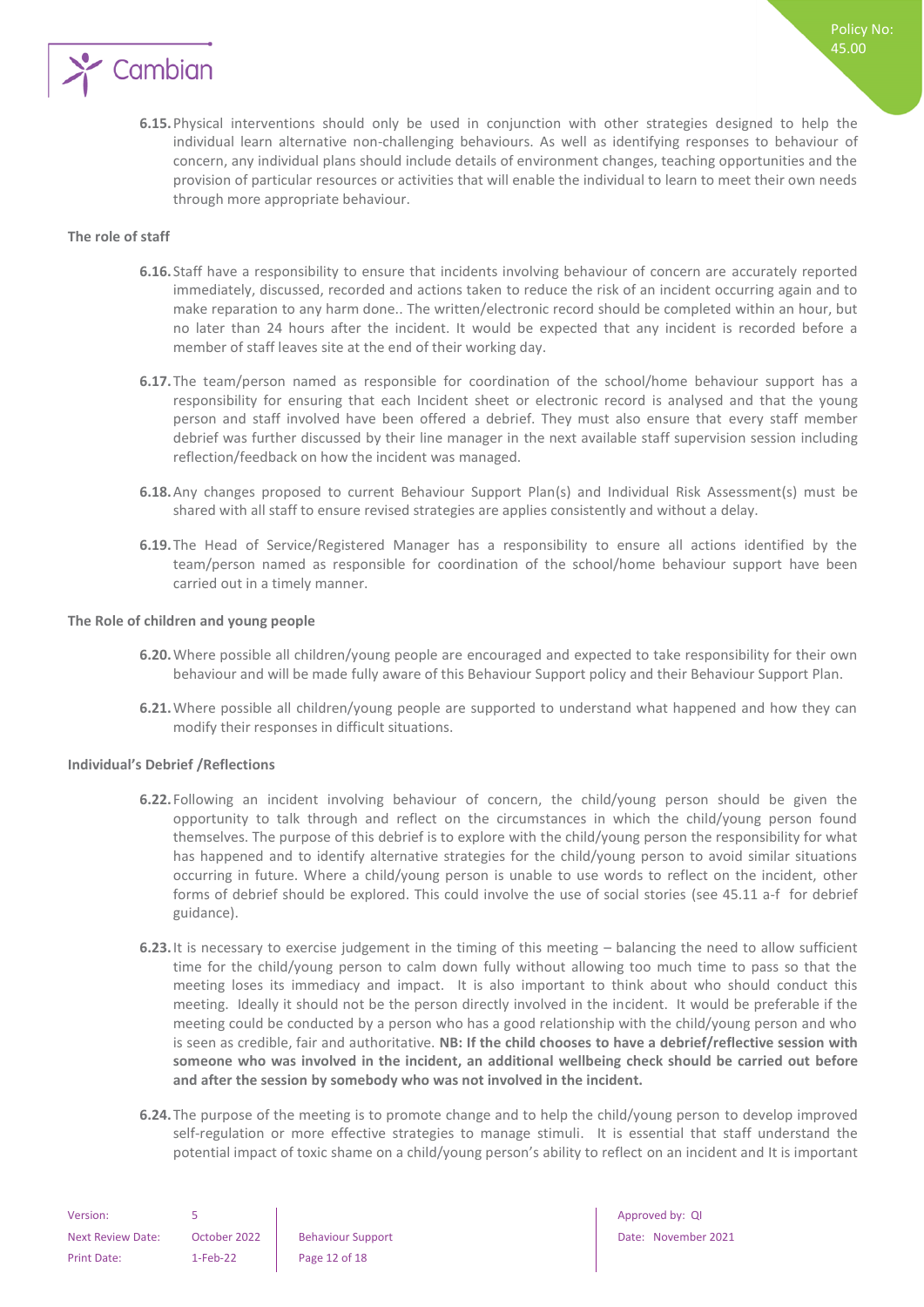

that it is conducted in a calm and supportive way which the child/young person experiences as helpful and positive.

- **6.25.**If it is necessary to impose any sanctions on the child/young person or there are any other negative outcomes (from the child/young person's perspective) they should be informed of these things after and separate from the debriefing meeting. Any sanctions or consequences should be in line with policy and be recorded in a timely manner.
- **6.26.**In some cases a member of the therapy team might need to be involved and support depending on capacity. They may be able to help with the selection of questions, or with specific arrangements around the communication with the child/young person.
- **6.27.** Sites may use different specifically designed debrief documents which will be carefully selected for each child/young person. Examples of Facilitated Decision Making (FDM) and Evaluation Support Procedure level 1-4 are in **45.11 a-f – Individual Debrief resources.**

#### <span id="page-12-0"></span>**Structure, boundaries and school/home rules**

- **6.28.**All locations will ensure that all Individuals are cared for and/or educated in an environment which provides positive and appropriate structure, boundaries and rules. These help to provide the framework for developing a moral foundation where skills of self-control and self-discipline are developed and children and young people are able to take responsibility for their actions.
- **6.29.**All locations will provide clear information on any rules that apply in that setting and where appropriate individuals will sign agreements or contracts that they understand them and what any consequences would be for breaking those rules. Where individuals are age of 16 or above and do not have capacity to agree to such rules **13.00 Mental Capacity and Consent** policy will apply and any decisions will be made with the individual's best interest.

#### <span id="page-12-1"></span>**Ongoing support, praise and encouragement**

- **6.30.**Helping the child/young person learn about, and where appropriate replace maladaptive strategies for coping with or communicating needs, wants and feelings with a more socially appropriate pattern is a key objective of effective behaviour support, but it may not work for everyone immediately. Rewards motivate and help children and young people to see that good behaviour is important and also valued. At Cambian we seek to reward all children and young people for their efforts, commitment, good behaviour, achievements and hard work in a variety of ways.
- **6.31.**Praise and encouragement develops children and young people's confidence and self-esteem and can be used as a motivator to encourage positive behaviour. For those who require further encouragement, the promise of rewarding experiences as a consequence of appropriate behaviour provides an added motivator. Therefore where appropriate, token and reward systems can be extremely effective motivators in the development of positive behaviour.
- **6.32.**Where the child/young person has experienced trauma, education about trauma reactions will be provided and a hope for full recovery given. This may be led by the member of the senior management team or therapy team member – depending on the type of provision offered.
- **6.33.**Conveying information about common reactions to trauma can often be helpful, not only to the child/young person, but also to the people around them, including staff, parents, teachers, non-teaching staff and community member involved in child's/young person's life. Knowing what to expect and what reactions are most common can relieve adults' worries that the child/young person will not recover or will be damaged forever.

#### <span id="page-12-2"></span>**Consequences**

**6.34.** It is essential that those supporting young people in the aftermath of an incident understand the function of the undesirable behaviour for the young person when considering how to proceed. If staff understand the

| Version:                 |              |                      |
|--------------------------|--------------|----------------------|
| <b>Next Review Date:</b> | October 2022 | <b>Behaviour Sup</b> |
| Print Date:              | $1-Feb-22$   | Page 13 of 18        |

Approved by: QI next Review Date: November 2021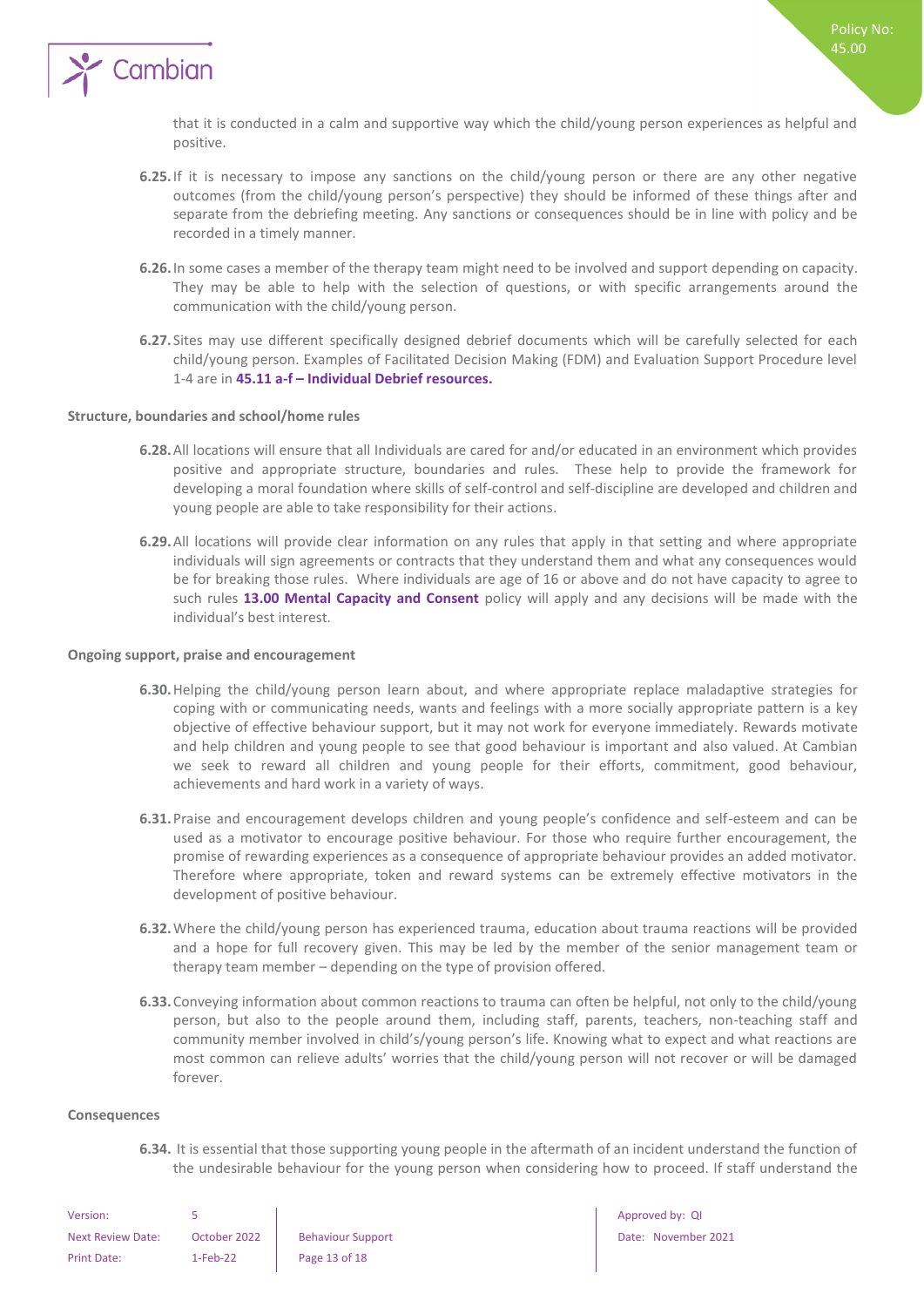

function, this will help to guide the opportunities for learning (consequence). Many of the neuro-diverse children/young people in our services experience a high degree of anxiety and this presents in different ways, many of them are socially unacceptable. This is likely a result of them not having the capacity, or communication skills to be able to express these feelings in other ways. They rely on the attunement of staff supporting them to make sense of these feelings and support their emotional regulation. Where this support fails, and behaviour is the only form of communication accessible, the underlying, unexpressed emotions are at risk of being compounded by fear and shame, both emotional states which do not provide an emotional safe space where learning can occur. **REMEMBER Shame doesn't motivate prosocial behaviours; it fuels social withdrawal and low [self-esteem](https://www.psychologytoday.com/us/basics/self-esteem)**.

- **6.35.**Children and young people rarely respond positively to being addressed by an adult raising their voice and will either become extremely distressed or over-stimulated, exacerbating any inappropriate behaviour (shame response). Other children and young people observing such behaviour may also become distressed or over-stimulated, causing incidents to escalate. Therefore, where supportive correction is felt to be necessary and effective, it should be delivered calmly and quietly, avoiding unnecessary distress/stimulation.
- **6.36.**As well as rewarding positive behaviour, there is a need for consequences to support and facilitate learning more prosocial behaviour. The use of consequences should be characterised by certain features, such as:
	- It must be clear why the consequence is being applied,
	- It must be made clear what changes in behaviour are required to prevent similar situation,
	- There should be a clear distinction between minor and major incidents,
	- The focus should be on the behaviour, not the child/young person.

#### <span id="page-13-0"></span>**Working together**

- **6.37.**All services will ensure that there is an ongoing dialog (where appropriate and advisable) with families, carers and other professionals involved.
- **6.38.**All services must liaise closely with those responsible for the child's/young person's care to effectively support children and young people across a range of contexts. The services will share observations and feedback but also seek support in the development of practice which is of benefit to the child/young person life.
- **6.39.**Other agencies and professionals will be engaged when considered necessary and in the best interests of the child/young person by both their parents/carers/LA and the service.

#### <span id="page-13-1"></span>**Physical Intervention**

- **6.40.**This section should be read in conjunction with **46. Physical Intervention (PI)** policy and procedure.
- **6.41.**The purpose of physical intervention is to take immediate control of a dangerous situation, in order to end or significantly reduce the risk of harm to the person and others around them. Physical Restraint is a restrictive intervention involving direct physical contact where the intevener's intention is to prevent, restrict, or subdue movement of the body, or part of the body of another person.
- **6.42.**Cambian services use either of the following BILD accredited Physical Intervention methods:
	- CPI Management of Actual of Potential Aggression (MAPA),
	- PILLARS.
	- Management of Violence and Aggression (MVA).
	- Team Teach
- **6.43.**This policy, procedure, supporting documentation and training are provided for staff to give clear instruction and guidance.

| Version:           |              |                          |
|--------------------|--------------|--------------------------|
| Next Review Date:  | October 2022 | <b>Behaviour Support</b> |
| <b>Print Date:</b> | $1-Feb-22$   | Page 14 of 18            |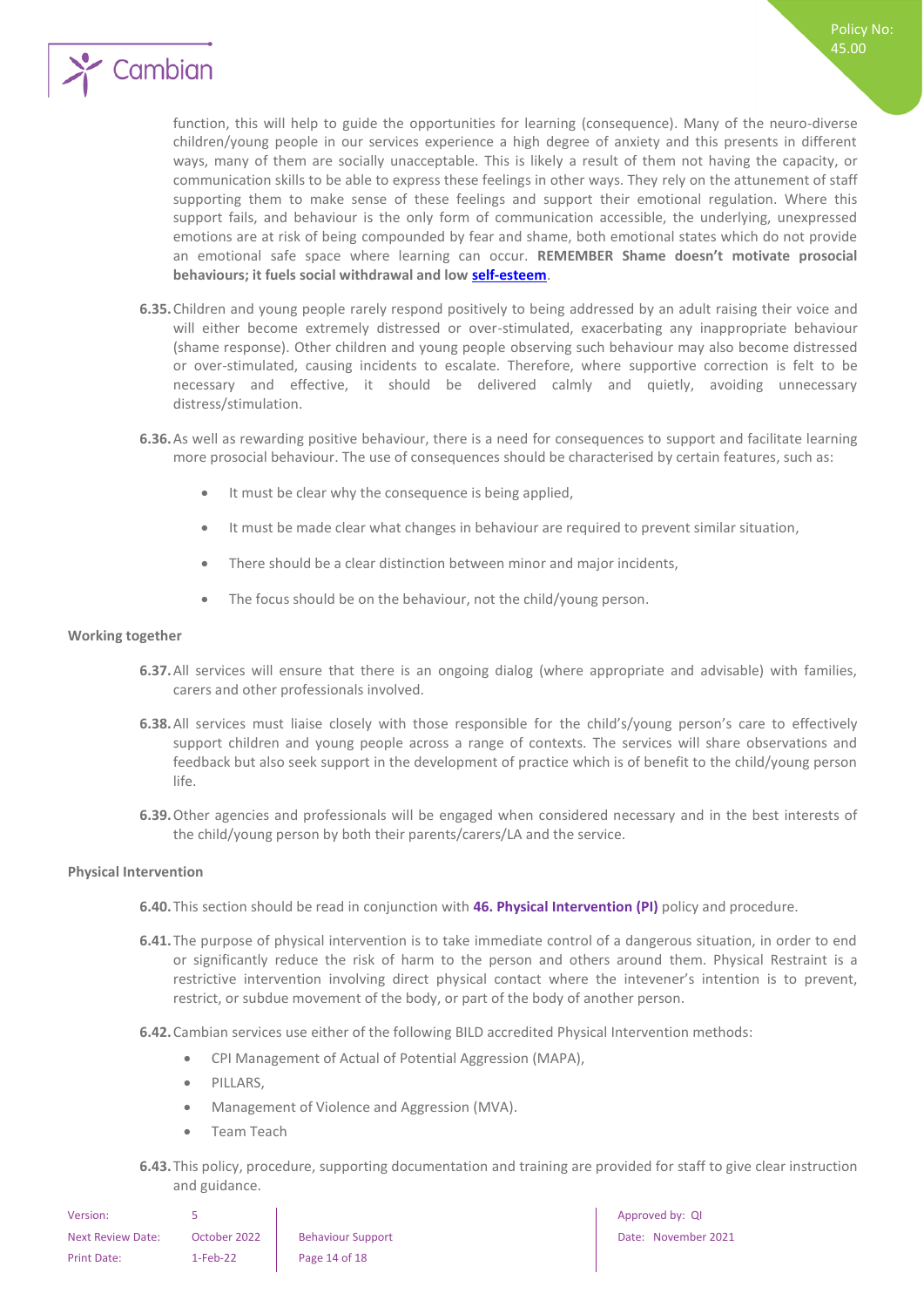

#### <span id="page-14-0"></span>**Supporting staff**

- **6.44.**We understand that working with children and young people with complex needs in developing effective behavioural support requires commitment, specific skill and dedication. In order for the support for behaviour to be as effective as it could be, it is necessary for the staff involved to be provided with a learning and reflections opportunities and with the appropriate level of skill and confidence. Cambian is committed to supporting staff by:
	- Providing MAPA, PILLARS, MVA model training and also where required additional learning opportunities in the use of appropriate strategies and interventions,
	- Completion and continuous monitoring of Cambian KPI's including an overview of incidents, deescalation and level of restraints used,
	- Providing support from a member of the Senior Leadership Team to members of staff including managers whenever requested,
	- Providing additional guidance, for example clinical support in development or review of Behaviour Support Plans for children and young people in order to address challenging behaviour,
	- Regular monitoring of incidents,
	- Staff debrief sessions following stressful or serious incidents,
	- Providing regular supervision with line manager which encourages deep reflection,
	- Providing access to Employee Assistance Programme which is free of charge.

#### <span id="page-14-1"></span>**Staff debrief**

- **6.45.**We have a duty of care for our staff. Debrief after a serious incident and/or incidents where restrictive intervention was used is a necessary and important step. Debrief can be carried out by any member of staff including Managers, Team Leaders, members of the therapy team. The name of the staff member receiving and also providing debrief is added to the incident sheet, the debrief document is completed on 45.2 -Reflective Debrief and attached to the relevant incident form.
- **6.46.**Where restrictive intervention took place, debrief with the member of staff should be carried out within 24 hours. There might be times where a group debrief will need to be offered – this will take place where a group of staff were involved in a difficult incident/situation and it is believed the whole group will benefit from the session. These sessions might be guided by Managers, facilitators or other identified practitioners. Group debriefs will be provided to review team members' experience at the time and it is important to remember that the feedback from each session should be use to inform further learning.

#### <span id="page-14-2"></span>**Heads of Care Forum**

- **6.47.**Cambian Education has a dedicated Heads of Care forum which meets quarterly. The Forum comprises, but is not restricted to the following members:
	- Regional Education (Care) Leads (Chair)
	- Regional Education Leads open membership
	- Heads of Care/Registered Managers
	- Headteachers/Principals open membership
	- Responsible/Nominated Individuals and Directors open membership
	- COO open membership
	- Other Cambian key members depending on the subject discussed e.g. Learning & Development and HR team – by invitation
	- Guests (Regulators, Advocates, Parents/Siblings, others) by invitation

| Version:                 |              |                          |
|--------------------------|--------------|--------------------------|
| <b>Next Review Date:</b> | October 2022 | <b>Behaviour Support</b> |
| Print Date:              | $1-Feb-22$   | Page 15 of 18            |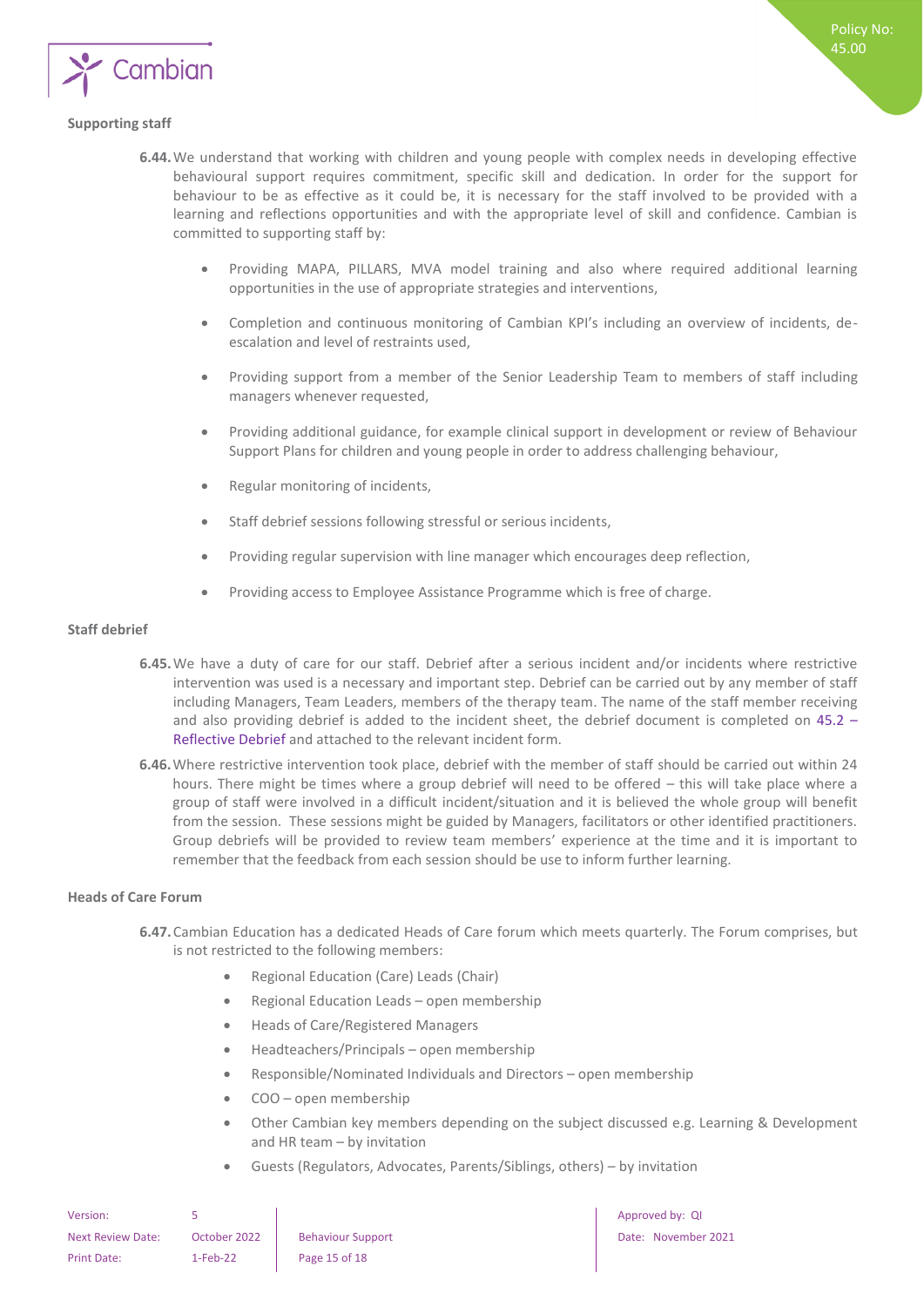

**6.48.**The Heads of Care forum members have collectively established the terms of reference:

- Networking opportunity to promote and share good practice,
- to support and encourage the development of the quality and best practice across care provisions,
- to ensure there is collaborative approach to raising standards,
- for Heads of Care to meet to problem solve, share information and offer peer support,
- on request to review, comment and make proposals for change in relation to policy and procedures,
- to provide a platform for understanding and introducing new initiatives: i.e. applying new legislation and to work specifically on an area of future development identified for our sector. all times with current legislation and statutory guidance, and ensure that daily practice and procedures accord with this policy,

**6.49.**Throughout the annual cycle the group will place its focus on the following areas:

- Ensuring that Cambian Education meets the requirements of the relevant Behaviour Support framework within its standards and training (facilitated by relevant programme lead),
- Ensuring that operational feedback on the effectiveness of behaviour support policies and procedures is sought and promoting the welfare of children and young people are consistent at
- Monitoring and analysing a holistic view of behaviour support issues to ensure that incidents are managed effectively, themes are identified and tracked and appropriate actions are taken within suitable timescales,
- Facilitating a 'lessons learned' process to ensure that from an organisational perspective, learning points from serious incidents, can be identified and action taken which will support the review of this policy,
- Ensuring processes are in place and operating, to routinely review and evaluate behaviour support including practice and performance of all staff working with children and young people,
- Promoting and fostering a culture of continuous improvement across all disciplines,
- Providing an information exchange / setting for discussion to consider the best means to address any issues in relation to safeguarding & child protection, including working together with other agencies.

#### <span id="page-15-0"></span>**Need for consent**

- **6.50.**Please read this section in conjunction with Mental Capacity and Consent and Deprivation of Liberty policy.
- **6.51.**Children's and Young People's care must only be provided with the consent of the relevant person, which may include the person themselves.

#### <span id="page-15-1"></span>**Consent and Mental Health Act**

- **6.52.**Where young people are detained under Section 2 and 3 of the Mental Health Act consent may not be required – staff should follow guidance within the MHA Code of Practice.
- **6.53.**Implementation of positive behaviour support through supervision, staff meetings and collaborative discussion with members of the clinical team.
- **6.54.**Each location will have an up-to-date training matrix which provides evidence of all staff training including the name of the course, date and time taken and when this training needs to be refreshed.

## <span id="page-15-2"></span>**7. Standard Forms, Relevant Documents, Letters & References**

#### <span id="page-15-3"></span>**This Policy's supporting documents**

Print Date: 1-Feb-22 Page 16 of 18

Version: 5 5 Approved by: QI Approved by: QI Approved by: QI Approved by: QI Approved by: QI Next Review Date: October 2022 Behaviour Support Next Review Date: November 2021 45 Behaviour Support Policy - Education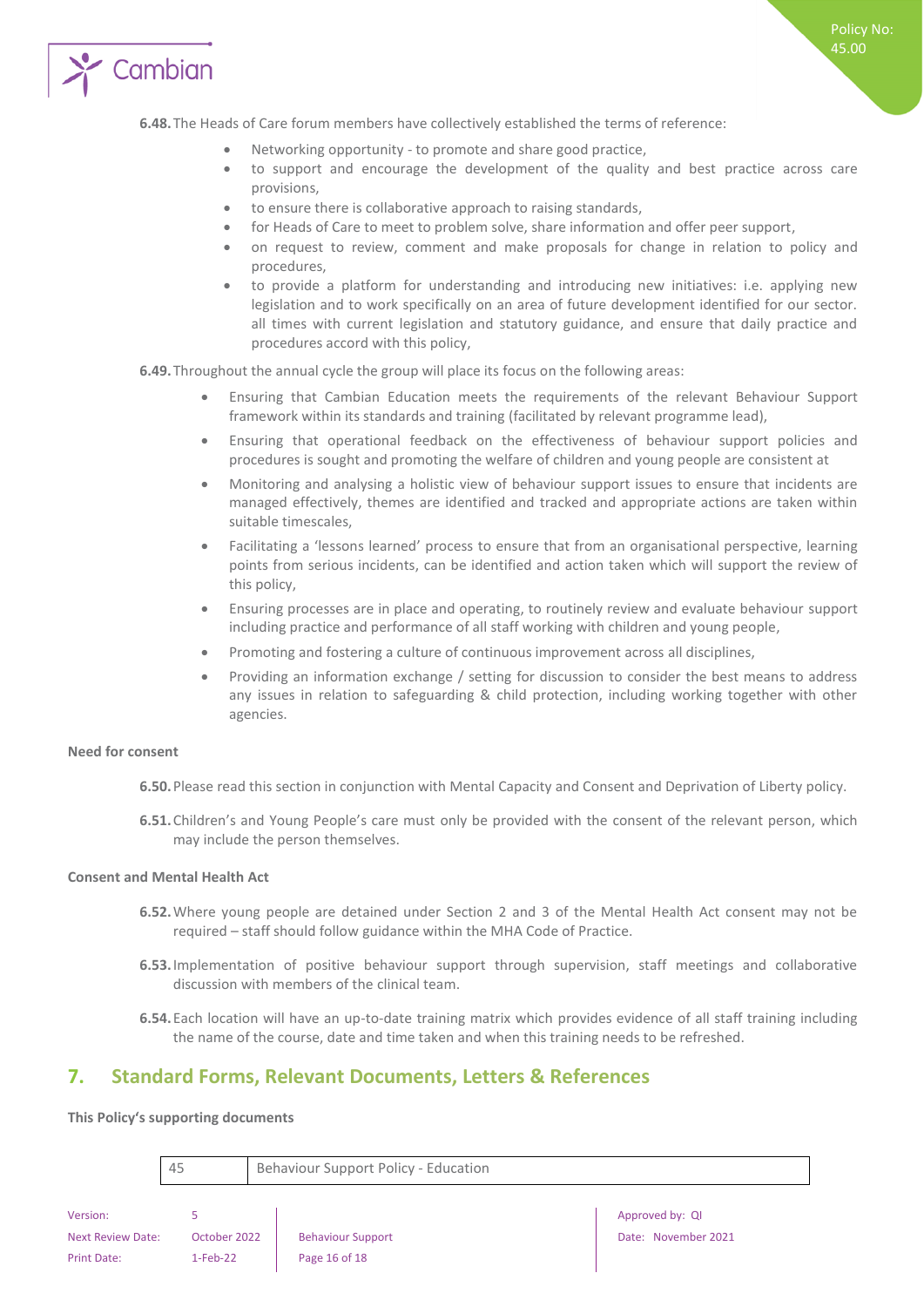# $\rightarrow$  Cambian

| 45.1     | Risk Assessment and Management process map for Education |
|----------|----------------------------------------------------------|
| 45.2     | Referral Assessment Placement Form                       |
| 45.3     | <b>Impact Assessment</b>                                 |
| 45.4a    | Behaviour Support Plan - for Individual signature        |
| 45.4b    | Behaviour Support Plan - for parent or LA signature      |
| 45.5a    | Individual Risk Assessment                               |
| 45.5b    | Individual Risk Assessment - example and guidance        |
| 45.6     | Risk descriptors                                         |
| 45.7a    | WRA Guideline (ASD profile)                              |
| 45.7b    | Weekly Risk Assessment (ASD profile)                     |
| 45.8a    | WRA Guideline (AS profile)                               |
| 45.8b    | Weekly Risk Assessment (AS profile)                      |
| 45.9     | Weekly Risk Assessment spreadsheet template              |
| 45.10    | Incident Form                                            |
| 45.11a-g | Debrief Forms for staff (levels 1-4) 7 documents         |
| 45.12    | Placement Support Plan                                   |
| 45.13    | Staff Reflective debrief                                 |
| 45.14    | Weekly Body Map                                          |
| 45.15    | Static body chart record                                 |
| 45.16    | <b>Risk Reduction Plan</b>                               |
| 45.17a   | Placement Plan - adults                                  |
| 45.17b   | Placement plan - children                                |

#### **7.1.** Risk Assessment and Management process map for Education

- **7.2.** Referral Assessment Placement Form
- **7.3.** Impact Assessment
- **7.4.** Behaviour Support Plan for Individual signature

| Version:                 |              |                      |
|--------------------------|--------------|----------------------|
| <b>Next Review Date:</b> | October 2022 | <b>Behaviour Sup</b> |
| <b>Print Date:</b>       | $1-Feb-22$   | Page 17 of 18        |

Version: 5 Approved by: QI Next Review Date: October 2021